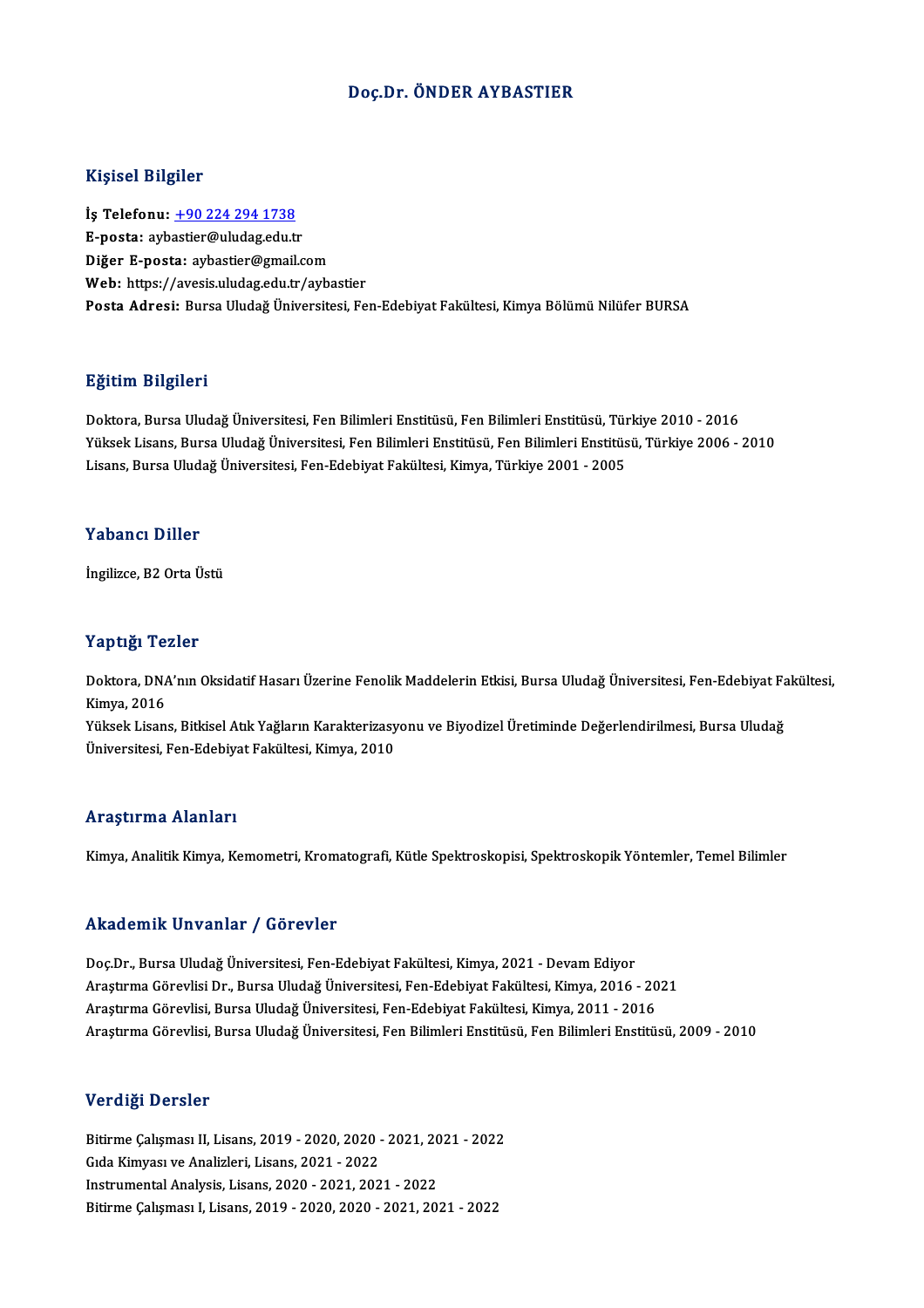Instrumental Analysis Laboratory , Lisans, 2019 - 2020, 2020 - 2021<br>Canal Kimua J. isans, 2019 - 2019 Instrumental Analysis Laboratory<br>Genel Kimya, Lisans, 2018 - 2019

AybastıerÖ.

# Genel Kimya, Lisans, 2018 - 2019<br>SCI, SSCI ve AHCI İndekslerine Giren Dergilerde Yayınlanan Makaleler

- CI, SSCI ve AHCI İndekslerine Giren Dergilerde Yayınlanan Makaleler<br>I. Optimization and validation of ultrasensitive GC–MS/MS method tomeasure oxidatively induced DNA<br>damage products and rele ofentioxidants in exidation me deda ve finds inconducting an en experience full intended to<br>Optimization and validation of ultrasensitive GC-MS/MS method to<br>damage products and role ofantioxidants in oxidation mechanism Optimization and va<br>damage products al<br>Aybastıer Ö., Demir C.<br>Journal Of Pharmageu damage products and role ofantioxidants in oxidation mechanism<br>Aybastier Ö., Demir C.<br>Journal Of Pharmaceutical And Biomedical Analysis, cilt.200, ss.1-9, 2021 (SCI İndekslerine Giren Dergi)
- II. Efficacy of methanol-water extract of Inula helenium root against oxidative DNA damage Efficacy of methanol-water extract of Inula helenium root against oxidative DNA damage<br>Aybastıer Ö.<br>Journal of Traditional Chinese Medicine, cilt.41, sa.2, ss.293-300, 2021 (SCI Expanded İndekslerine Giren Dergi)<br>The Antis

- Aybastıer Ö.<br>Journal of Traditional Chinese Medicine, cilt.41, sa.2, ss.293-300, 2021 (SCI Expanded İndekslerine Giren Der<br>III. The Anticancer Effect of <i>Inula viscosa</i> Methanol Extract by miRNAs' Re-regulation: An *Journal of Traditional Chinese Medicine, cilt.41, sa.2, ss.293-300, 2021*<br>The Anticancer Effect of <i>Inula viscosa</i> Methanol Ext<br><i>in vitro</i> Study on Human Malignant Melanoma Cells.<br>Celak D. K., Eceli Ü., Envilman The Anticancer Effect of <i>Inula viscosa</i> Methanol Extract by m<br><i>in vitro</i> Study on Human Malignant Melanoma Cells.<br>Colak D.K., Egeli Ü., Eryilmaz I. E., Aybastier O., Malyer H., Cecener G., Tunca B.<br>Nutrition and <i>in vitro</i> Study on Human Malignant Melanoma Cells.<br>Colak D. K., Egeli Ü., Eryilmaz I. E., Aybastier O., Malyer H., Cecener G., Tunca B.<br>Nutrition and cancer, ss.1-14, 2021 (SCI İndekslerine Giren Dergi)
- Colak D. K., Egeli Ü., Eryilmaz I. E., Aybastier O., Malyer H., Cecener G., Tunca B.<br>Nutrition and cancer, ss.1-14, 2021 (SCI İndekslerine Giren Dergi)<br>IV. Study of the Ability of Lutein and Neoxanthin as Standards and in Nutrition and cancer, ss.1-14, 2021 (SCI İndekslerine Giren Dergi)<br>Study of the Ability of Lutein and Neoxanthin as Standards and in the Extract ofChlamydomonas<br>reinhardtiito Prevent Oxidatively Induced DNA Base Damage Usi Study of the Ability of Lutein and Neoxanthin as<br>reinhardtiito Prevent Oxidatively Induced DNA<br>Sahin S., Aybastier Ö., Dawbaa S., Karkar B., Çakmak T.<br>CHROMATOCRARHIA cilt 93, sa 8, sa 9, 94, 926, 2020 (S reinhardtiito Prevent Oxidatively Induced DNA Base Damage Using Ultrasensitive GC-MS/MS Analysis<br>Sahin S., Aybastier Ö., Dawbaa S., Karkar B., Çakmak T.<br>CHROMATOGRAPHIA, cilt.83, sa.8, ss.919-926, 2020 (SCI İndekslerine Gi Sahin S., Aybastier Ö., Dawbaa S., Karkar B., Çakmak T.<br>CHROMATOGRAPHIA, cilt.83, sa.8, ss.919-926, 2020 (SCI İndekslerine Giren Dergi)<br>V. Quantification of DNA damage products by gas chromatography tandem mass spectrometr
- CHROMATOGRAPHIA, cilt.83, sa.8, ss.919-926, 2020 (SCI Indekslerine Giren Dergi)<br>Quantification of DNA damage products by gas chromatography tandem mass spectromet<br>cell lines and prevention effect of thyme antioxidants on o cell lines and prevention effect of thyme antioxidants on oxidative induced DNA damage MUTATION RESEARCH-FUNDAMENTAL AND MOLECULAR MECHANISMS OF MUTAGENESIS, cilt.808, ss.1-9, 2018<br>(SCI İndekslerine Giren Dergi) Aybastier Ö., Dawbaa S., Demir C., Akgun O., Ulukaya E., Ari F. MUTATION RESEARCH-FUNDAMENTAL AND MOLECULAR MECHANISMS OF MUTAGENESIS, cilt.808, ss.1-9,<br>(SCI Indekslerine Giren Dergi)<br>VI. Investigation of antioxidant ability of grape seeds extract to prevent oxidatively induced DNA<br>dam
- (SCI İndekslerine Giren Dergi)<br>Investigation of antioxidant ability of grape seeds extract to<br>damage by gas chromatography-tandem mass spectrometry<br>Aybester Ö. Dewbee S. Demir C Investigation of antioxidant a<br>damage by gas chromatograp<br>Aybastıer Ö., Dawbaa S., Demir C.<br>JOUPMAL OF CHROMATOCRAPHY damage by gas chromatography-tandem mass spectrometry<br>Aybastier Ö., Dawbaa S., Demir C.<br>JOURNAL OF CHROMATOGRAPHY B-ANALYTICAL TECHNOLOGIES IN THE BIOMEDICAL AND LIFE SCIENCES, Aybastıer Ö., Dawbaa S., Demir C.<br>JOURNAL OF CHROMATOGRAPHY B-ANALYTICAL TECHNO<br>cilt.1072, ss.328-335, 2018 (SCI İndekslerine Giren Dergi)<br>Ultresensitive determination of PNA evidetion prod
- JOURNAL OF CHROMATOGRAPHY B-ANALYTICAL TECHNOLOGIES IN THE BIOMEDICAL AND LIFE SCIENCE<br>cilt.1072, ss.328-335, 2018 (SCI indekslerine Giren Dergi)<br>VII. Ultrasensitive determination of DNA oxidation products by gas chromatog cilt.1072, ss.328-335, 2018 (SCI İndekslerine Giren Dergi)<br>Ultrasensitive determination of DNA oxidation products by gas chromatography-<br>spectrometry and the role of antioxidants in the prevention of oxidative damage<br>Paube Ultrasensitive determination<br>spectrometry and the role of<br>Dawbaa S., Aybastıer Ö., Demir C.<br>JOUPMAL OF CHROMATOCRAPHY spectrometry and the role of antioxidants in the prevention of oxidative damage<br>Dawbaa S., Aybastier Ö., Demir C.<br>JOURNAL OF CHROMATOGRAPHY B-ANALYTICAL TECHNOLOGIES IN THE BIOMEDICAL AND LIFE SCIENCES, Dawbaa S., Aybastier Ö., Demir C.<br>JOURNAL OF CHROMATOGRAPHY B-ANALYTICAL TECH<br>cilt.1051, ss.84-91, 2017 (SCI İndekslerine Giren Dergi)<br>Ontimiration of Illtrasonis, Assistad Extrastion of
- VIII. Optimization of Ultrasonic-Assisted Extraction of Quercetin and Cyanidin from Pyracantha Coccinea<br>and Their Scavenging Effect on Free Radicals cilt.1051, ss.84-91, 2017 (SCI İndekslerine Giren De:<br>Optimization of Ultrasonic-Assisted Extraction<br>and Their Scavenging Effect on Free Radicals<br>Sabin S. Aybastar Ö. Damir C ŞahinS.,AybastıerÖ.,Demir C. and Their Scavenging Effect on Free Radicals<br>Şahin S., Aybastıer Ö., Demir C.<br>JOURNAL OF FOOD BIOCHEMISTRY, cilt.40, sa.4, ss.472-479, 2016 (SCI İndekslerine Giren Dergi)<br>Immebilization of Candida antaration Linase A on Ch

- Sahin S., Aybastier Ö., Demir C.<br>JOURNAL OF FOOD BIOCHEMISTRY, cilt.40, sa.4, ss.472-479, 2016 (SCI İndekslerine Giren Dergi)<br>IX. Immobilization of Candida antarctica Lipase A on Chitosan Beads for the Production of Fatty JOURNAL OF FOOD BIOCHEMISTRY, cilt.4<br>Immobilization of Candida antarctic<br>Methyl Ester from Waste Frying Oil<br>AYRASTIER Ö. Domir C Immobilization of Car<br>Methyl Ester from W:<br>AYBASTIER Ö., Demir C.<br>ENERCY SOURCES BART Methyl Ester from Waste Frying Oil<br>AYBASTIER Ö., Demir C.<br>ENERGY SOURCES PART A-RECOVERY UTILIZATION AND ENVIRONMENTAL EFFECTS, cilt.36, sa.21, ss.2313-2319,<br>2014 (SCLIndekalarine Ciron Dergi) AYBASTIER Ö., Demir C.<br>ENERGY SOURCES PART A-RECOVER<br>2014 (SCI İndekslerine Giren Dergi)<br>Ontimiestian of ultrasania assist X. Optimisation of ultrasonic-assisted extraction of antioxidant compounds fromArtemisia absinthium
- 2014 (SCI İndekslerine Giren Dergi)<br>Optimisation of ultrasonic-assisted ex<br>using response surface methodology<br>SAHIN S. AVRASTIER Ö. Jail: E **Optimisation of ultrasonic-a**<br>using response surface met<br>ŞAHİN S., AYBASTIER Ö., Isik E.<br>EQQD CHEMISTEV sik 141 ses using response surface methodology<br>ŞAHİN S., AYBASTIER Ö., Isik E.<br>FOOD CHEMISTRY, cilt.141, sa.2, ss.1361-1368, 2013 (SCI İndekslerine Giren Dergi)<br>Response Surface Optimized Ultrasenia Assisted Eutrestian of Quenestin a

SAHIN S., AYBASTIER Ö., Isik E.<br>FOOD CHEMISTRY, cilt.141, sa.2, ss.1361-1368, 2013 (SCI Indekslerine Giren Dergi)<br>XI. Response Surface Optimized Ultrasonic-Assisted Extraction of Quercetin and Isolation of Phenolic<br>Compoun FOOD CHEMISTRY, cilt.141, sa.2, ss.1361-1368, 2013 (SCI İndekslerine Giren Derg<br>Response Surface Optimized Ultrasonic-Assisted Extraction of Quercetin<br>Compounds From Hypericum perforatum L. by Column Chromatography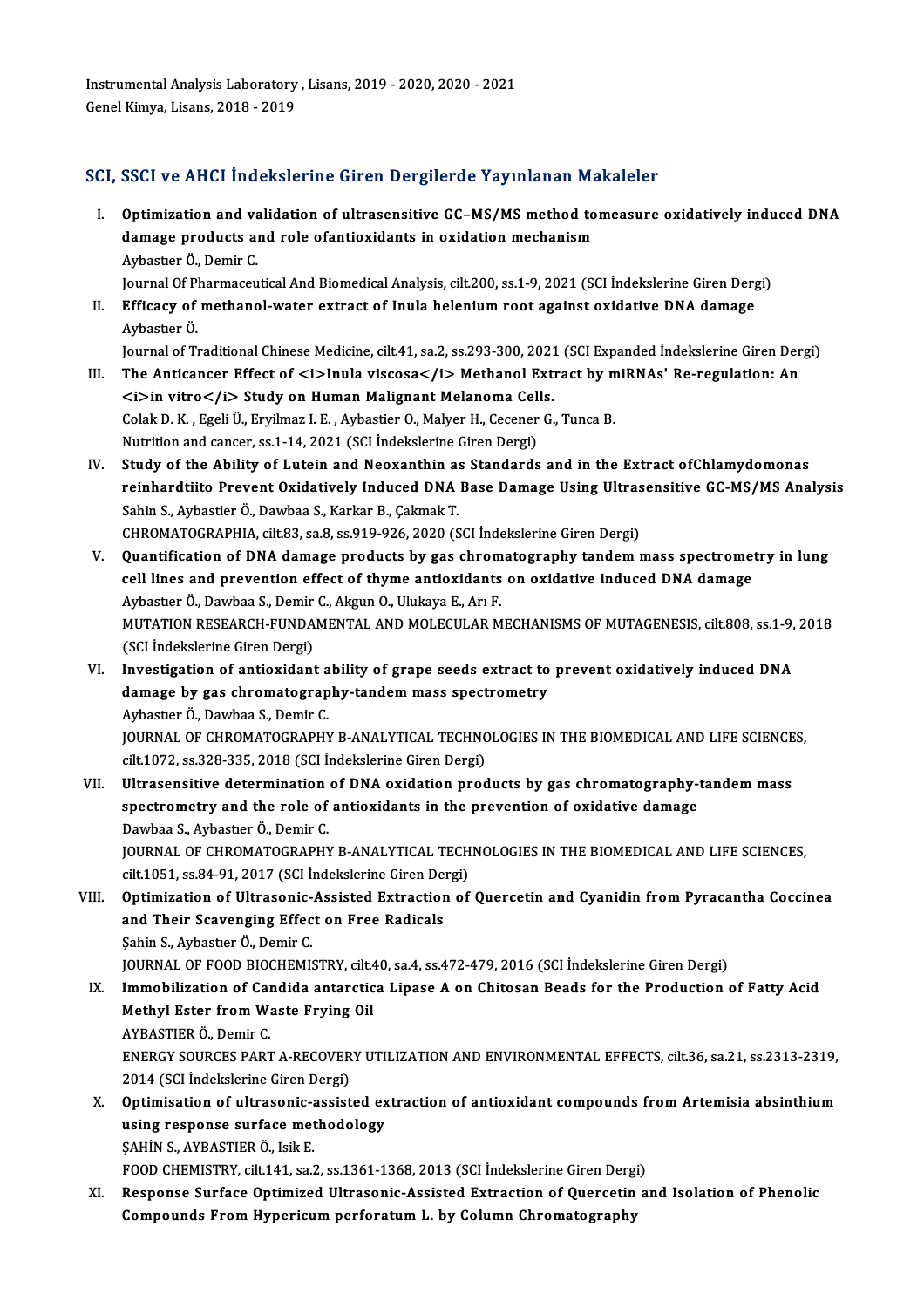AYBASTIERÖ.,ŞAHİNS.,Demir C.

AYBASTIER Ö., ŞAHİN S., Demir C.<br>SEPARATION SCIENCE AND TECHNOLOGY, cilt.48, sa.11, ss.1665-1674, 2013 (SCI İndekslerine Giren Dergi)<br>Ontimiration of ultrasonis assisted autrastion of antiquidant somnounda from blaskbarıyı AYBASTIER Ö., ŞAHİN S., Demir C.<br>SEPARATION SCIENCE AND TECHNOLOGY, cilt.48, sa.11, ss.1665-1674, 2013 (SCI İndekslerine Giren Dergi)<br>XII. Optimization of ultrasonic-assisted extraction of antioxidant compounds from blackb SEPARATION SCIENCE AND TECHNOLOGY<br>Optimization of ultrasonic-assisted ex<br>using response surface methodology<br>AVPASTIED Ö, Jail E, SAHİN S, Domin C XII. Optimization of ultrasonic-assisted extraction of antioxidant compounds from blackberry leaves<br>using response surface methodology<br>AYBASTIER Ö., Isik E., ŞAHİN S., Demir C. INDUSTRIAL CROPSANDPRODUCTS, cilt.44, ss.558-565,2013 (SCI İndekslerineGirenDergi) AYBASTIER Ö., Isik E., ŞAHİN S., Demir C.<br>INDUSTRIAL CROPS AND PRODUCTS, cilt.44, ss.558-565, 2013 (SCI İndekslerine Giren Dergi)<br>XIII. Orthogonal signal correction-based prediction of total antioxidant activity using INDUSTRIAL CROPS AND PRODUCTS, cilt.44, ss.<br>Orthogonal signal correction-based predi<br>squares regression from chromatograms<br>SAHIN S. Joil E. AVPASTIEP Ö. Domir C Orthogonal signal correction-based<br>squares regression from chromatog<br>SAHİN S., Isik E., AYBASTIER Ö., Demir C.<br>JOUPNAL OF CHEMOMETRICS silt 26 S. squares regression from chromatograms<br>ŞAHİN S., Isik E., AYBASTIER Ö., Demir C.<br>JOURNAL OF CHEMOMETRICS, cilt.26, sa.7, ss.390-399, 2012 (SCI İndekslerine Giren Dergi)<br>Determination of tatal phonolis sentent in Puunelle L. \$AHİN S., Isik E., AYBASTIER Ö., Demir C.<br>JOURNAL OF CHEMOMETRICS, cilt.26, sa.7, ss.390-399, 2012 (SCI İndekslerine Giren Dergi)<br>XIV. Determination of total phenolic content in Prunella L. by horseradish peroxidase im **JOURNAL OF CHE**<br>Determination<br>chitosan beads<br>AVRASTIER Ö. SA Determination of total phenolic con<br>chitosan beads<br>AYBASTIER Ö., ŞAHİN S., Isik E., Demir C.<br>ANALYTICAL METHODS cilt 2, 22 10, 22 2 chitosan beads<br>AYBASTIER Ö., ŞAHİN S., Isik E., Demir C.<br>ANALYTICAL METHODS, cilt.3, sa.10, ss.2289-2297, 2011 (SCI İndekslerine Giren Dergi)<br>Ontimization of immobilization conditions of Thermomyses lanusinesys liness AYBASTIER Ö., ŞAHİN S., Isik E., Demir C.<br>ANALYTICAL METHODS, cilt.3, sa.10, ss.2289-2297, 2011 (SCI İndekslerine Giren Dergi)<br>XV. Optimization of immobilization conditions of Thermomyces lanuginosus lipase on styrene-ANALYTICAL METHODS, cilt.3, sa.10, ss.2289-2297, 2011 (SCI İndekslerin<br>Optimization of immobilization conditions of Thermomyces lanu<sub>i</sub><br>divinylbenzene copolymer using response surface methodology<br>AYRASTIER Ö. Domin*G* 

Optimization of immo<br>divinylbenzene copol<br>AYBASTIER Ö., Demir C.<br>JOUPMAL OF MOLECIU divinylbenzene copolymer using response surface methodology<br>AYBASTIER Ö., Demir C.<br>JOURNAL OF MOLECULAR CATALYSIS B-ENZYMATIC, cilt.63, ss.170-178, 2010 (SCI İndekslerine Giren Dergi)

# Diğer Dergilerde Yayınlanan Makaleler

- iğer Dergilerde Yayınlanan Makaleler<br>I. Karaduttan (Morus Nigra L.) Antioksidan Bileşiklerin Kromatografik Yöntemlerle İzolasyonu ve<br>Tavini r Dor<sub>i</sub><br>Karadı<br>Tayini <mark>Karaduttan</mark><br>Tayini<br>Aybastıer Ö.<br>Gıda çilt*46* Tayini<br>Aybastıer Ö.<br>Gıda, cilt.46, sa.1, ss.32-41, 2021 (Diğer Kurumların Hakemli Dergileri)
	-

# Aybastıer Ö.<br>Gıda, cilt.46, sa.1, ss.32-41, 2021 (Diğer Kurumların Hakemli Dergileri)<br>II. Farklı Formlardaki Ginkgo biloba'nın Antioksidan Özelliklerinin Belirlenmesi<br>Aybaster Ö Gıda, cilt.46,<br><mark>Farklı Forn</mark><br>Aybastıer Ö.<br>Ayruna Bilin Farklı Formlardaki Ginkgo biloba'nın Antioksidan Özelliklerinin Belirlenmesi<br>Aybastıer Ö.<br>Avrupa Bilim ve Teknoloji Dergisi, sa.18, ss.206-212, 2020 (Diğer Kurumların Hakemli Dergileri)<br>Antioxident Astivity Assey of Bhanel

Aybastıer Ö.<br>Avrupa Bilim ve Teknoloji Dergisi, sa.18, ss.206-212, 2020 (Diğer Kurumların Hakemli Dergileri)<br>III. Antioxidant Activity Assay of Phenolic Compounds Isolated from Origanum Onites L. Aromatic Water<br>by High Avrupa Bilim ve Teknoloji Dergisi, sa.18, ss.206-212,<br>Antioxidant Activity Assay of Phenolic Compol<br>by High Performance Liquid Chromatography<br>Aybester Ö. Demir C Antioxidant Activity<br>by High Performan<br>Aybastıer Ö., Demir C.<br>Annala of Nutritional I by High Performance Liquid Chromatography<br>Aybastier Ö., Demir C.<br>Annals of Nutritional Disorders & Therapy, cilt.4, sa.3, ss.1-4, 2017 (Diğer Kurumların Hakemli Dergileri)

# Annais or Nutriuonai Diso<br>Kitap & Kitap Bölümleri

# Itap & Kitap Bölümleri<br>I. Antioxidants and Health<br>AVPASTIEP Ö I. Antioxidants and Health<br>AYBASTIER Ö.

Antioxidants and Health<br>AYBASTIER Ö.<br>Research and Reviews in Science and Mathematics - II, Akgül Hasan, Aksoy Ahmet, Editör, Gece Kitaplığı, Ankara, AYBASTIER Ö.<br>Research and Re<br>ss.81-100, 2021<br>DNA'nın Yonıcı Research and Reviews in Science and Mathematics - II, Akgül Hasan,<br>ss.81-100, 2021<br>II. DNA'nın Yapısı, Hasarı, Onarımı ve Hasar Ürünlerinin Tayini

# ss.81-100, 2021<br>II. DNA'nın Yapısı, Hasarı, Onarımı ve Hasar Ürünlerinin Tayini<br>Aybastıer Ö.

DNA'nın Yapısı, Hasarı, Onarımı ve Hasar Ürünlerinin Tayini<br>Aybastıer Ö.<br>Fen Bilimleri ve Matematik Alanında Teori ve Araştırmalar, E. Nihal Ercan,Hasan Akgül, Editör, Gece Kitaplığı, Aybastıer Ö.<br>Fen Bilimleri ve Matematik<br>Ankara, ss.145-170, 2020

# Ankara, ss.145-170, 2020<br>Hakemli Kongre / Sempozyum Bildiri Kitaplarında Yer Alan Yayınlar

akemli Kongre / Sempozyum Bildiri Kitaplarında Yer Alan Yayınlar<br>I. Optimization of Extraction of Rutin From Butcher's Broom Fruit by Central Composite Design<br>Aybaster Ö SHIII KEER<br>Optimizatio<br>Aybastıer Ö.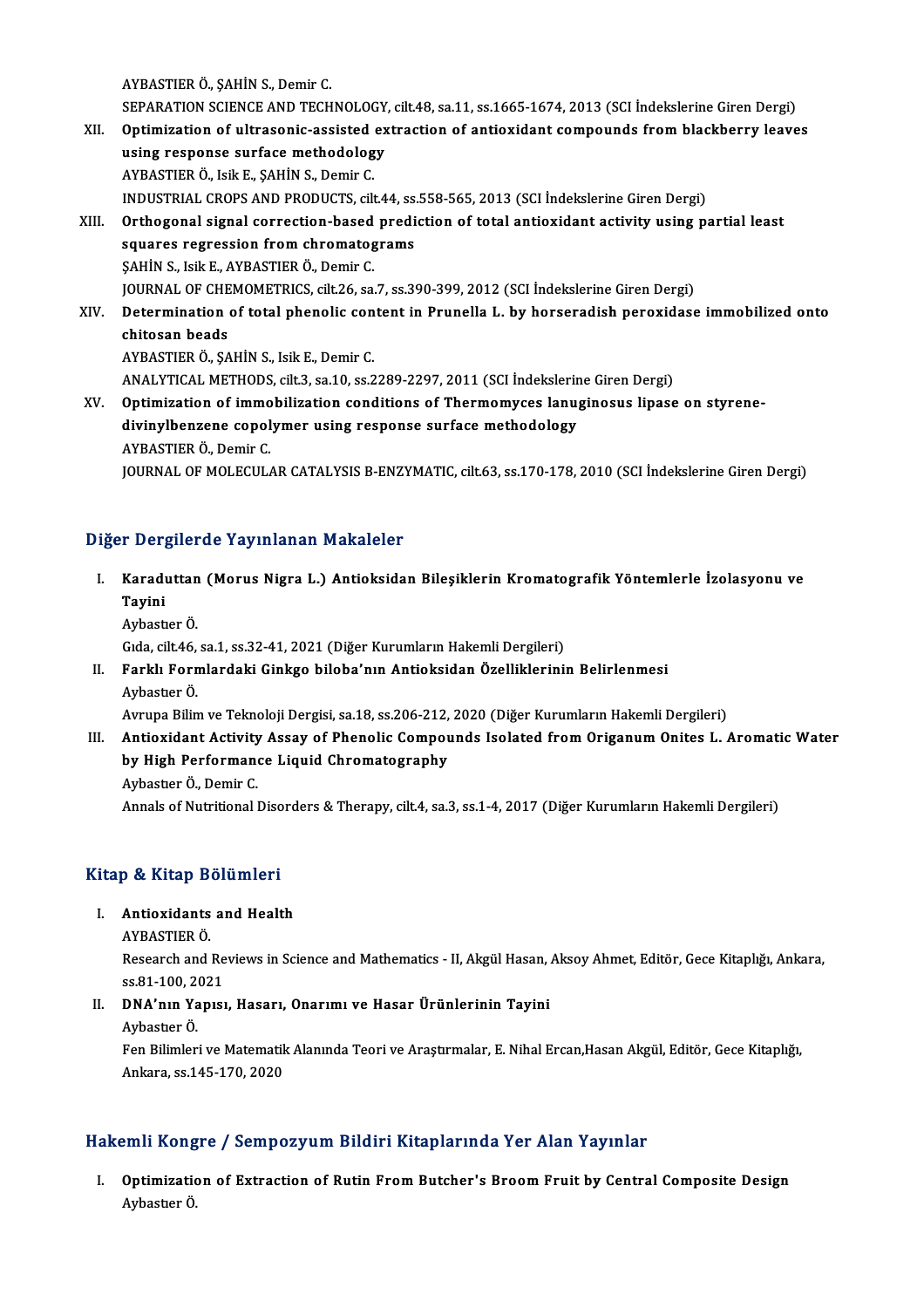Anatolian Congress 6th International Applied Sciences Congress, Van, Türkiye, 21 - 23 Mayıs 2021, ss.68<br>The Effect of St. John's Wort Essential Oil and Distilled Water to Prevent Ovidetive DNA Boss

Anatolian Congress 6th International Applied Sciences Congress, Van, Türkiye, 21 - 23 Mayıs 2021, ss.68<br>II. The Effect of St. John's Wort Essential Oil and Distilled Water to Prevent Oxidative DNA Base<br>Damage Anatolian<br>The Effe<br>Damage<br>Arbastan II. The Effect of St. John's Wort Essential Oil and Distilled Water to Prevent Oxidative DNA Base<br>Damage

```
Aybastier Ö.
```
Middle East International Conference on Contemporary Scientific Studies-V, Ankara, Türkiye, 27 - 28 Mart 2021,<br>ss.474-479 Middle East International Conference on Contemporary Scientific Studies-V, Ankara, Türkiye, 27 - 28 Mart<br>ss.474-479<br>III. Inula Viscosa Bitkisinin Metanol Özütünün Malign Melanom Hücre Hattındaki Antitümöral ve<br>Sitoteksik E

ss.474-479<br>Inula Viscosa Bitkisinin Metanol<br>Sitotoksik Etkisinin Araştırılması<br>Kosak D. K., ECELLÜ, EPVILMAZ L.E. Inula Viscosa Bitkisinin Metanol Özütünün Malign Melanom Hücre Hattındaki A<br>Sitotoksik Etkisinin Araştırılması<br>Koçak D. K., EGELİ Ü., ERYILMAZ I. E., AYBASTIER Ö., MALYER H., ÇEÇENER G., TUNCA B.<br>16 Illyaal Tıbbi Biyalaji

Sitotoksik Etkisinin Araştırılması<br>Koçak D. K. , EGELİ Ü., ERYILMAZ I. E. , AYBASTIER Ö., MALYER H., ÇEÇENER G., T<br>16. Ulusal Tıbbi Biyoloji ve Genetik Kongresi, Muğla, Türkiye, 27 - 30 Ekim 2019<br>Investisation of Antioxida Koçak D. K. , EGELİ Ü., ERYILMAZ I. E. , AYBASTIER Ö., MALYER H., ÇEÇENER G., TUNCA B.<br>16. Ulusal Tıbbi Biyoloji ve Genetik Kongresi, Muğla, Türkiye, 27 - 30 Ekim 2019<br>IV. Investigation of Antioxidant Ability of Inula hele

16. Ulusal Tıbbi Biyoloji ve Genetik Kongresi, Muğla, Türkiye, 27 - 30 E<br>Investigation of Antioxidant Ability of Inula helenium Roots to<br>Damage by Gas Chromatography-Tandem Mass Spectrometry<br>AYRASTIER Ö Investigation<br>Damage by G<br>AYBASTIER Ö.<br>1st Eurosia Bis Damage by Gas Chromatography-Tandem Mass Spectrometry<br>AYBASTIER Ö.<br>1st Eurasia Biochemical Approaches Technologies, 27 - 30 Ekim 2018<br>Determination of Antioxidant Proporties of Inula belanium Pe

AYBASTIER Ö.<br>1st Eurasia Biochemical Approaches Technologies, 27 - 30 Ekim 2018<br>V. Determination of Antioxidant Properties of Inula helenium Roots and Cotinus coggygria Leaves<br>Cokekan N. AVPASTIER Ö. 1st Eurasia Biochemical A<br>Determination of Antio<br>Çalışkan N., AYBASTIER Ö.<br>1st International Congress Determination of Antioxidant Properties of Inula helenium Roots and Cotinus coggygr<br>Calışkan N., AYBASTIER Ö.<br>1st International Congress on Medicinal and Aromatic Plants, Konya, Türkiye, 10 - 12 Mayıs 2017<br>The Effect of Vi

1st International Congress on Medicinal and Aromatic Plants, Konya, Türkiye, 10 - 12 Mayıs 2017

Caliskan N., AYBASTIER Ö.<br>1st International Congress on Medicinal and Aromatic Plants, Konya, Türkiye, 10 - 12 Mayıs 2017<br>1. The Effect of Vitis Vinifera Tendril Extract on the Prevention of Oxidative DNA Damage<br>1. AYBASTI The Effect of Vitis Vinifera Tendril Extract on the Prevention of Oxidative DNA Damag<br>AYBASTIER Ö., DAWBAA S., DEMİR C.<br>1st International Congress on Medicinal and Aromatic Plants, Konya, Türkiye, 10 - 12 Mayıs 2017<br>DNA Ba

- VII. DNA Baz Hasar Ürünleri Oluşumu Üzerine Antioksidanların Etkisi<br>AYBASTIER Ö., DEMİR C., ARI F., Akgün O., ULUKAYA E. 1st International Congress on Medicinal and Aromatic<br>DNA Baz Hasar Ürünleri Oluşumu Üzerine Antiol<br>AYBASTIER Ö., DEMİR C., ARI F., Akgün O., ULUKAYA E.<br>VIII Ulusal Analitik Kimya Kongresi Türkiye 30 Mayıs DNA Baz Hasar Ürünleri Oluşumu Üzerine Antioksidanların Etkis<br>AYBASTIER Ö., DEMİR C., ARI F., Akgün O., ULUKAYA E.<br>VIII. Ulusal Analitik Kimya Kongresi, Türkiye, 30 Mayıs - 03 Haziran 2016<br>Oksidatif DNA Hasarı Makanizma Ha
- VIII. Oksidatif DNA Hasarı Mekanizma Hasar Ürünleri ve Ölçümü<br>DEMİR C., AYBASTIER Ö. VIII. Ulusal Analitik Kimy<br><mark>Oksidatif DNA Hasarı</mark><br>DEMİR C., AYBASTIER Ö.<br>VIII. Ulusal Analitik Kimy Oksidatif DNA Hasarı Mekanizma Hasar Ürünleri ve Ölçümü<br>DEMİR C., AYBASTIER Ö.<br>VIII. Ulusal Analitik Kimya Kongresi, Isparta, Türkiye, 30 Mayıs - 03 Haziran 2016<br>DNA Oksidatif Hasar Ürünlerinin CC MS MS ilə Fsar Analizi
	- IX. DNA Oksidatif Hasar Ürünlerinin GCMSMS ile Eser Analizi<br>DEMİR C., AYBASTIER Ö. VIII. Ulusal Analitik Kimy<br>DNA Oksidatif Hasar (<br>DEMİR C., AYBASTIER Ö.<br>W. Feer Analiz Kongresi DNA Oksidatif Hasar Ürünlerinin GC MS MS ile Eser Ana<br>DEMİR C., AYBASTIER Ö.<br>IV. Eser Analiz Kongresi, Sakarya, Türkiye, 19 - 22 Mayıs 2016<br>Oksidatif DNA Hasar Ürünlerinin GC MS MS ile Belirlerı
	- X. Oksidatif DNA Hasar Ürünlerinin GCMSMS ile Belirlenmesi<br>AYBASTIER Ö., DEMİR C. IV. Eser Analiz Kongresi,<br><mark>Oksidatif DNA Hasar (</mark><br>AYBASTIER Ö., DEMİR C.<br>YIV. Ulugal Snaktraskani XIV. Ulusal Spektroskopi Kongresi, Türkiye, 29 - 31 Mayıs 2015
	- AYBASTIER Ö., DEMİR C.<br>XIV. Ulusal Spektroskopi Kongresi, Türkiye, 29 31 Mayıs 2015<br>XI. DNA nın Oksidatif Hasarı Üzerine Sarı Kantaronun Hypericum Perforatum Etkisinin Belirlenmesi<br>Dede E. AYPASTIER Ö. DEMİR C XIV. Ulusal Spektroskopi Kongres<br><mark>DNA nın Oksidatif Hasarı Üze</mark>:<br>Dede E., AYBASTIER Ö., DEMİR C.<br>VI. Ulusal Kimve Öğrensi Kongres DNA nın Oksidatif Hasarı Üzerine Sarı Kantaronun Hype<br>Dede E., AYBASTIER Ö., DEMİR C.<br>VI. Ulusal Kimya Öğrenci Kongresi, Türkiye, 17 - 19 Mayıs 2015<br>Antiovident Effects and Kinetis Propenties of Convegral i

VI. Ulusal Kimya Öğrenci Kongresi, Türkiye, 17 - 19 Mayıs 2015

# Dede E., AYBASTIER Ö., DEMİR C.<br>VI. Ulusal Kimya Öğrenci Kongresi, Türkiye, 17 - 19 Mayıs 2015<br>XII. Antioxidant Effects and Kinetic Properties of Carvacrol Thymol and Thymoquinone against the<br>Fenton Reaction AYBASTIERÖ.,DEMİRC. Pittcon 2015, 8 - 12 Mart 2015

AYBASTIER Ö., DEMİR C.<br>Pittcon 2015, 8 - 12 Mart 2015<br>XIII. The Effects of Antioxidants on Biomarkers Related to DNA Oxidative Damage<br>AVRASTIER Ö. DEMİR C Pittcon 2015, 8 - 12 Mart<br>The Effects of Antioxie<br>AYBASTIER Ö., DEMİR C.<br>Pittcon 2015, 8 - 12 Mart The Effects of Antioxidants<br>AYBASTIER Ö., DEMİR C.<br>Pittcon 2015, 8 - 12 Mart 2015<br>Ates Dikani Meuvesi İle Yanı

# AYBASTIER Ö., DEMİR C.<br>Pittcon 2015, 8 - 12 Mart 2015<br>XIV. Ateş Dikeni Meyvesi İle Yapılan Kemometrik Çalışma Hedef Kuersetin Bileşiğinin Yüksek Miktarlarda<br>Fidesi Pittcon<br><mark>Ateş D</mark><br>Eldesi<br>sauin Ateş Dikeni Meyvesi İle Yapılaı<br>Eldesi<br>ŞAHİN S., AYBASTIER Ö., DEMİR C.<br>III Bilgilandirma va Ar ge Günleri Eldesi<br>ŞAHİN S., AYBASTIER Ö., DEMİR C.<br>UÜ Bilgilendirme ve Ar-ge Günleri, Türkiye, 12 - 14 Kasım 2014<br>Kanvalınal Timal ve Timakinan Malaküllerinin Fantan Pa

ŞAHİN S., AYBASTIER Ö., DEMİR C.<br>UÜ Bilgilendirme ve Ar-ge Günleri, Türkiye, 12 - 14 Kasım 2014<br>XV. Karvakrol Timol ve Timokinon Moleküllerinin Fenton Reaksiyonuna Karşı Antioksidan Etkisi<br>AVPASTIER Ö. DEMİR C UÜ Bilgilendirme ve Ar-g<br><mark>Karvakrol Timol ve Ti</mark><br>AYBASTIER Ö., DEMİR C.<br>VII Hlusal Analitik Kimya Karvakrol Timol ve Timokinon Moleküllerinin Fenton F<br>AYBASTIER Ö., DEMİR C.<br>VII. Ulusal Analitik Kimya Kongresi, Türkiye, 1 - 05 Eylül 2014<br>Kaktüs Exsiles Mammifore Bitkisinin Oxsanlarındaki Ar

AYBASTIER Ö., DEMİR C.<br>VII. Ulusal Analitik Kimya Kongresi, Türkiye, 1 - 05 Eylül 2014<br>XVI. Kaktüs Frailea Mammifera Bitkisinin Organlarındaki Antioksidan Özellikteki Fenolik Maddelerin<br>Palinlanmasi VII. Ulusal Ana<br><mark>Kaktüs Frail</mark><br>Belirlenmesi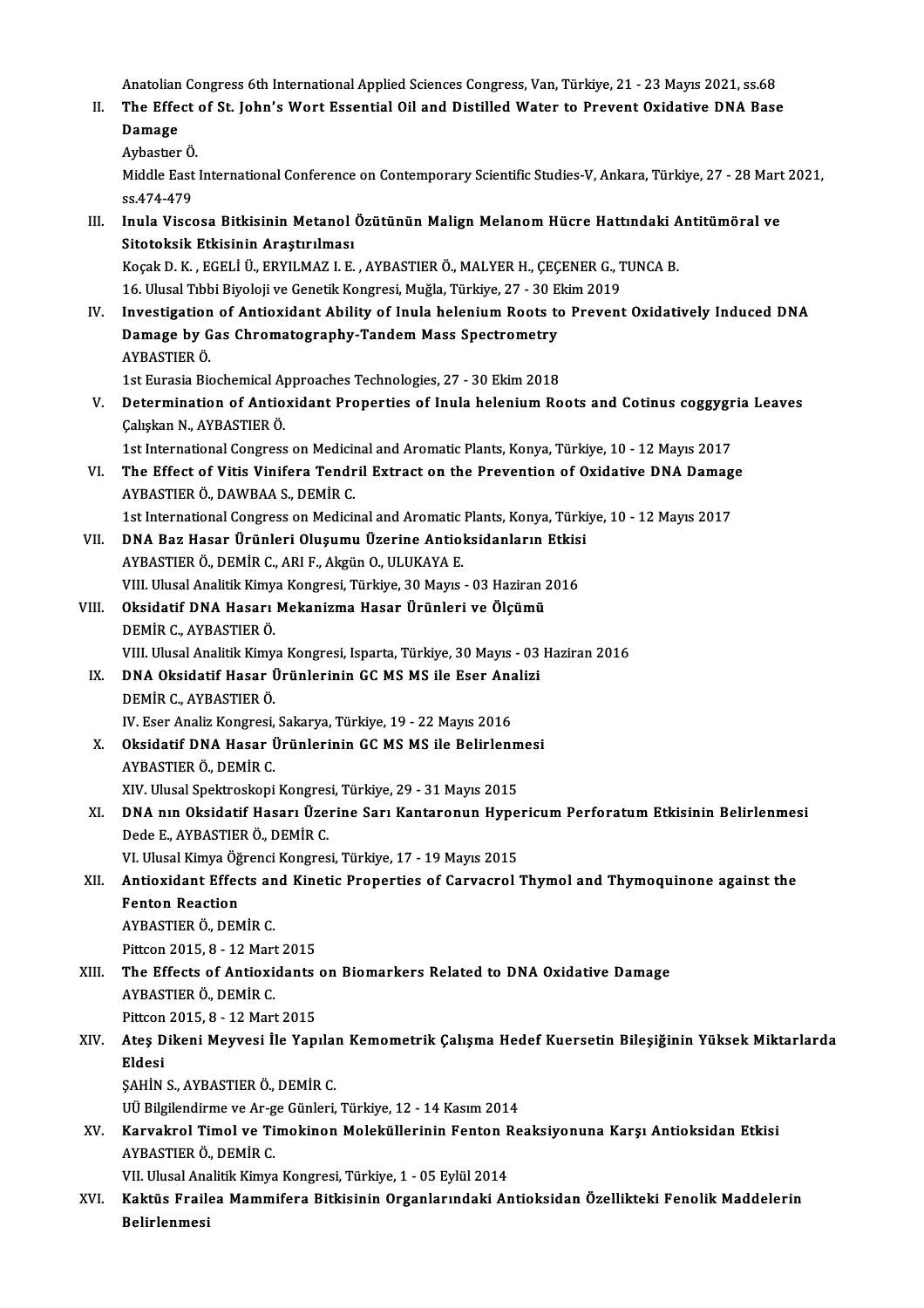KütükçüM.,AYBASTIERÖ.,DEMİRC.

Kütükçü M., AYBASTIER Ö., DEMİR C.<br>V. Ulusal Kimya Öğrenci Kongresi, Türkiye, 17 - 19 Mayıs 2014<br>Jealatian of Phanalis Comnounda from Blask Mulhouw I

Kütükçü M., AYBASTIER Ö., DEMİR C.<br>V. Ulusal Kimya Öğrenci Kongresi, Türkiye, 17 - 19 Mayıs 2014<br>XVII. Isolation of Phenolic Compounds from Black Mulberry Morus Nigra L by Column Chromatography<br>AYBASTIER Ö. Jak K. DEMİ V. Ulusal Kimya Öğrenci Kongre<br>Isolation of Phenolic Compo<br>AYBASTIER Ö., Işık K., DEMİR C.<br>Eth Plask See Besin Conference Isolation of Phenolic Compounds from Black Mulberry Morus Nigra<br>AYBASTIER Ö., Işık K., DEMİR C.<br>6th Black Sea Basin Conference on Analytical Chemistry, 10 - 14 Eylül 2013<br>Bespense Surface Ontimized Ultresenis Extrestion of

- AYBASTIER Ö., Işık K., DEMİR C.<br>6th Black Sea Basin Conference on Analytical Chemistry, 10 14 Eylül 2013<br>XVIII. Response Surface Optimized Ultrasonic Extraction of Antioxidant Compounds from Pyracantha<br>Coscines 6th Black Sea Basin Conference on Analytical Chemistry, 10 - 14 Eylül 2013<br>Response Surface Optimized Ultrasonic Extraction of Antioxidant C<br>coccinea<br>SAHIN S., AYBASTIER Ö., DEMİR C. Response Surface Optimized U<br>coccinea<br>ŞAHİN S., AYBASTIER Ö., DEMİR C.<br>Eth Plack See Besin Conference on 6th Black Sea Basin Conference on Analytical Chemistry, Türkiye, 10 - 14 Eylül 2013 SAHIN S., AYBASTIER Ö., DEMIR C.<br>6th Black Sea Basin Conference on Analytical Chemistry, Türkiye, 10 - 14 Eylül 2013<br>XIX. Antioxidant Effects of Resveratrol Carvacrol and Ellagic Acid Against Fenton Reaction<br>AVRASTIER 6th Black Sea Basin Conf<br>**Antioxidant Effects of**<br>AYBASTIER Ö., DEMİR C.<br><sup>6th Black Sea Basin Conf</sup> Antioxidant Effects of Resveratrol Carvacrol and Ellagic Acid Again<br>AYBASTIER Ö., DEMİR C.<br>6th Black Sea Basin Conference on Analytical Chemistry, 10 - 14 Eylül 2013<br>Bunasantha sassinaa Atas Dikani Mauyasindan Kuansatin Ek AYBASTIER Ö., DEMİR C.<br>6th Black Sea Basin Conference on Analytical Chemistry, 10 - 14 Eylül 2013<br>XX. Pyracantha coccinea Ateş Dikeni Meyvesinden Kuersetin Ekstraksiyon Parametrelerinin Kemometrik Optimizasyonu AYBASTIER Ö., ŞAHİN S., DEMİR C. Kromatografi2013Kongresi,Türkiye,19 -22Haziran2013 AYBASTIER Ö., ŞAHİN S., DEMİR C.<br>Kromatografi 2013 Kongresi, Türkiye, 19 - 22 Haziran 2013<br>XXI. Çilekli Yoğurttan Antioksidan Madde Ekstraksiyonu Parametrelerinin Kemometrik Optimizasyonu<br>AYRASTIER Ö. SAHİN S. DEMİR C Kromatografi 2013 Kongresi, Türk<br><mark>Çilekli Yoğurttan Antioksidan</mark> I<br>AYBASTIER Ö., ŞAHİN S., DEMİR C.<br>Uludağ Üniversitesi Bilgilandirme ı Çilekli Yoğurttan Antioksidan Madde Ekstraksiyonu Parametrelerinin Ko<br>AYBASTIER Ö., ŞAHİN S., DEMİR C.<br>Uludağ Üniversitesi Bilgilendirme ve AR-GE Günleri, Türkiye, 13 - 15 Kasım 2012<br>Ontimiration of Illtrasonia assisted As AYBASTIER Ö., ŞAHİN S., DEMİR C.<br>Uludağ Üniversitesi Bilgilendirme ve AR-GE Günleri, Türkiye, 13 - 15 Kasım 2012<br>XXII. Optimization of Ultrasonic assisted Acidic Hydrolysis of Rutin by Response Surface Methodology<br>AYBASTIE Uludağ Üniversitesi Bilgilendirm<br>**Optimization of Ultrasonic a**<br>AYBASTIER Ö., Işık E., DEMİR C.<br><sup>9th Agggan Analytical Chamistri</sup> Optimization of Ultrasonic assisted Acidic Hydrolys<br>AYBASTIER Ö., Işık E., DEMİR C.<br>8th Aegean Analytical Chemistry Days, 16 - 20 Eylül 2012<br>Determination Of Bhanalis Compounds in Hynoriau AYBASTIER Ö., Işık E., DEMİR C.<br>8th Aegean Analytical Chemistry Days, 16 - 20 Eylül 2012<br>XXIII. Determination Of Phenolic Compounds in Hypericum Perforatum L and Isolation by Column<br>Chromatography **8th Aegean Analytic<br>Determination Of<br>Chromatography<br>AVPASTIED Ö, SAHİ** Determination Of Phenolic Cor<br>Chromatography<br>AYBASTIER Ö., ŞAHİN S., DEMİR C.<br>2rd PAK TUPK Conference on Che Chromatography<br>AYBASTIER Ö., ŞAHİN S., DEMİR C.<br>3rd PAK-TURK Conference on Chemical Sciences, Türkiye, 13 - 15 Eylül 2012<br>Antioksidan Özelliğe Sabin Butin in Ultrasanik Engimatik Hidroliz Ko AYBASTIER Ö., ŞAHİN S., DEMİR C.<br>3rd PAK-TURK Conference on Chemical Sciences, Türkiye, 13 - 15 Eylül 2012<br>XXIV. Antioksidan Özelliğe Sahip Rutin in Ultrasonik Enzimatik Hidroliz Koşullarının Optimizasyonu<br>Işık E., AYB 3rd PAK-TURK Conference on C<br>**Antioksidan Özelliğe Sahip I**<br>Işık E., AYBASTIER Ö., DEMİR C.<br>VI Ulusel Analitik Kimuş Kongre Antioksidan Özelliğe Sahip Rutin in Ultrasonik Enzimat<br>Işık E., AYBASTIER Ö., DEMİR C.<br>VI. Ulusal Analitik Kimya Kongresi, Türkiye, 3 - 07 Eylül 2012<br>Böğürtlen Venreğinden Antioksiden Maddelerin IIItree Işık E., AYBASTIER Ö., DEMİR C.<br>VI. Ulusal Analitik Kimya Kongresi, Türkiye, 3 - 07 Eylül 2012<br>XXV. Böğürtlen Yaprağından Antioksidan Maddelerin Ultrasonik Ekstraksiyon Parametrelerinin<br>Kememetrik Ontimisesyonu VI. Ulusal Analitik Kimya Kongre<br>Böğürtlen Yaprağından Anti<br>Kemometrik Optimizasyonu<br>AVRASTIEDÖ JSIKE SAHİNS Böğürtlen Yaprağından Antioksidan l<br>Kemometrik Optimizasyonu<br>AYBASTIER Ö., IŞIK E., ŞAHİN S., DEMİR C.<br>VI Ulucel Anelitik Kimua Konsusci Türkiye Kemometrik Optimizasyonu<br>AYBASTIER Ö., IŞIK E., ŞAHİN S., DEMİR C.<br>VI. Ulusal Analitik Kimya Kongresi, Türkiye, 3 - 07 Eylül 2012<br>Gilakli Yoğunttan Antiaksidan Madda Ekstraksiyanu Ba AYBASTIER Ö., IŞIK E., ŞAHİN S., DEMİR C.<br>VI. Ulusal Analitik Kimya Kongresi, Türkiye, 3 - 07 Eylül 2012<br>XXVI. Çilekli Yoğurttan Antioksidan Madde Ekstraksiyonu Parametrelerinin Merkezi Kompozit Dizayn İle<br>Optimizeyyen VI. Ulusal Analitik<br>Çilekli Yoğurtta<br>Optimizasyonu<br>PAVPAM 7. Ö7K Çilekli Yoğurttan Antioksidan Madde Ekstraksiyonu Pa<br>Optimizasyonu<br>BAYRAM Z., ÖZKAYNAK S., AYBASTIER Ö., ŞAHİN S., DEMİR C.<br>VI Ulusal Analitlı Kimua Kongresi Türkiya 2., 97 Eylül 2012. Optimizasyonu<br>BAYRAM Z., ÖZKAYNAK S., AYBASTIER Ö., ŞAHİN S., DEMİR C.<br>VI. Ulusal Analitik Kimya Kongresi, Türkiye, 3 - 07 Eylül 2012 BAYRAM Z., ÖZKAYNAK S., AYBASTIER Ö., ŞAHİN S., DEMİR C.<br>VI. Ulusal Analitik Kimya Kongresi, Türkiye, 3 - 07 Eylül 2012<br>XXVII. Endüstriyel Üretim Proses Parametrelerinin Kemometrik Optimizasyonu<br>SAHİN S. AVPASTIER Ö. I VI. Ulusal Analitik Kimya Kongresi, Türkiye<br><mark>Endüstriyel Üretim Proses Parametre</mark><br>ŞAHİN S., AYBASTIER Ö., IŞIK E., DEMİR C.<br>1 Hudağ Üniversitesi Bilgilandirme ve AP Endüstriyel Üretim Proses Parametrelerinin Kemometrik Optimizasyonu<br>ŞAHİN S., AYBASTIER Ö., IŞIK E., DEMİR C.<br>1.Uludağ Üniversitesi Bilgilendirme ve AR-GE Günleri, Türkiye, 15 - 16 Kasım 2011<br>Tıbbi ve Aromatik Bitkiloro Ki SAHİN S., AYBASTIER Ö., IŞIK E., DEMİR C.<br>1.Uludağ Üniversitesi Bilgilendirme ve AR-GE Günleri,<br>XXVIII. Tıbbi ve Aromatik Bitkilere Kimyasal Bir Bakış<br>5.AHİN S. AYBASTIER Ö. ISIK E. DEMİR G 1.Uludağ Üniversitesi Bilgilendirme ve AR-<br>Tıbbi ve Aromatik Bitkilere Kimyasal<br>ŞAHİN S., AYBASTIER Ö., IŞIK E., DEMİR C.<br>1.Hudağ Üniversitesi Bilgilendirme ve AR Tıbbi ve Aromatik Bitkilere Kimyasal Bir Bakış<br>ŞAHİN S., AYBASTIER Ö., IŞIK E., DEMİR C.<br>1.Uludağ Üniversitesi Bilgilendirme ve AR-GE Günleri, Türkiye, 15 - 16 Kasım 2011<br>Bespense Surface Ontimized Illtrasenis Assisted Ext SAHİN S., AYBASTIER Ö., IŞIK E., DEMİR C.<br>1.Uludağ Üniversitesi Bilgilendirme ve AR-GE Günleri, Türkiye, 15 - 16 Kasım 2011<br>XXIX. Response Surface Optimized Ultrasonic Assisted Extraction of Phenolic Compounds from Art 1.Uludağ Üniversitesi Bilgilendirme ve AR-<br>Response Surface Optimized Ultrasor<br>ŞAHİN S., AYBASTIER Ö., IŞIK E., DEMİR C.<br>1st International Conference on New Trev Response Surface Optimized Ultrasonic Assisted Extraction of Phenolic Compounds from Arter<br>SAHİN S., AYBASTIER Ö., IŞIK E., DEMİR C.<br>1st International Conference on New Trends in Chemometrics and Applications, Türkiye, 8 -SAHIN S., AYBASTIER Ö., IŞIK E., DEMIR C.<br>1st International Conference on New Trends in Chemometrics and Applications, Türkiye, 8 - 11 Ekim 2011<br>XXX. Response Surface Optimized Ultrasonic Assisted Extraction of Quercet  $\frac{1}{R}$ <br>L<br> $\frac{1}{A}$ Response Surface Optimized U<br>L<br>AYBASTIER Ö., ŞAHİN S., DEMİR C.<br>1st International Conference on N. L<br>AYBASTIER Ö., ŞAHİN S., DEMİR C.<br>1st International Conference on New Trends in Chemometrics and Applications, Türkiye, 8 - 11 Ekim 2011
- XXXI. FenolikMaddelerin Ekstraksiyonu ve Antioksidan Aktivitelerinin Tayini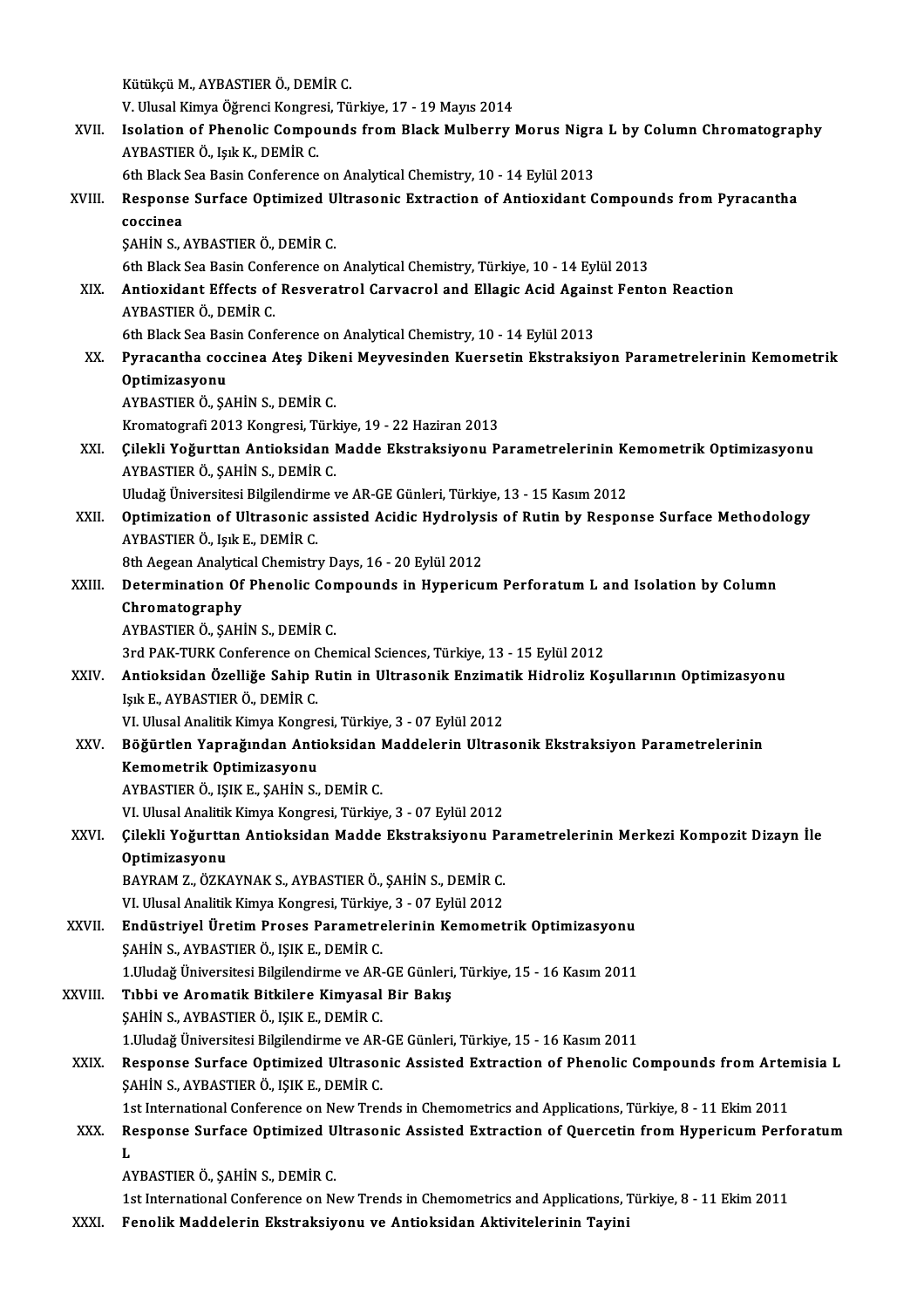AYBASTIERÖ.,ŞAHİNS.,DEMİRC.

II. Ulusal Kimya Öğrenci Kongresi, Türkiye, 14 - 17 Haziran 2011

- AYBASTIER Ö., ŞAHİN S., DEMİR C.<br>II. Ulusal Kimya Öğrenci Kongresi, Türkiye, 14 17 Haziran 2011<br>XXXII. Pirinanın Enzim Tutuklanmasında Destek Maddesi Olarak Kullanılabilirliğinin Araştırılması<br>İNKE T. AVPASTIER Ö. VÜ II. Ulusal Kimya Öğrenci Kongresi<br>Pirinanın Enzim Tutuklanmas<br>ÜNEŞ T., AYBASTIER Ö., YÜCEL Y.<br>24 Ulusal Kimua Kongresi Türki. Pirinanın Enzim Tutuklanmasında Destek Maddesi Olarak K<br>ÜNEŞ T., AYBASTIER Ö., YÜCEL Y.<br>24. Ulusal Kimya Kongresi, Türkiye, 29 Haziran - 03 Temmuz 2010<br>Kromatografik Veriler Kullanılarak Komometrik Yöntemler
	-
- ÜNEŞ T., AYBASTIER Ö., YÜCEL Y.<br>24. Ulusal Kimya Kongresi, Türkiye, 29 Haziran 03 Temmuz 2010<br>XXXIII. Kromatografik Veriler Kullanılarak Kemometrik Yöntemler ile Antioksidan Aktivite Tayini<br>DEMİR C. SAHİN S. ESRA S. 24. Ulusal Kimya Kongresi, Türkiye, 29 Haziran - 03 Temmuz 2010<br>Kromatografik Veriler Kullanılarak Kemometrik Yöntemler<br>DEMİR C., ŞAHİN S., ESRA S., AYBASTIER Ö.<br>V. Ulusal Analitik Kimya Kongresi, Türkiye, 21 - 25 Haziran Kromatografik Veriler Kullanılarak Kemometrik Yöntemle<br>DEMİR C., ŞAHİN S., ESRA S., AYBASTIER Ö.<br>V. Ulusal Analitik Kimya Kongresi, Türkiye, 21 - 25 Haziran 2010<br>Kitosan Kürolara HBB Engimi İmmabilizasyonu ile Bitki Ö. DEMİR C., ŞAHİN S., ESRA S., AYBASTIER Ö.<br>V. Ulusal Analitik Kimya Kongresi, Türkiye, 21 - 25 Haziran 2010<br>XXXIV. Kitosan Kürelere HRP Enzimi İmmobilizasyonu ile Bitki Örneklerinde Enzimatik Toplam Fenol Tayini<br>AVRASTI V. Ulusal Analitik Kimya Kongresi, Türkiye,<br>Kitosan Kürelere HRP Enzimi İmmobil<br>AYBASTIER Ö., ŞAHİN S., ESRA S., DEMİR C.<br>V. Ulusal Analitik Kimya Kongresi, Türkiye Kitosan Kürelere HRP Enzimi İmmobilizasyonu ile Bitki Ö<br>AYBASTIER Ö., ŞAHİN S., ESRA S., DEMİR C.<br>V. Ulusal Analitik Kimya Kongresi, Türkiye, 21 - 25 Haziran 2010<br>Predistion of Total Antiovident Astivity from Chromatesr

- AYBASTIER Ö., ŞAHİN S., ESRA S., DEMİR C.<br>V. Ulusal Analitik Kimya Kongresi, Türkiye, 21 25 Haziran 2010<br>XXXV. Prediction of Total Antioxidant Activity from Chromatograms by Net Analyte Signal and Orthogonal V. Ulusal Analitik Kimya Kongresi, Türkiye, 21 - 25 Haziran 2010<br>Prediction of Total Antioxidant Activity from Chromatog:<br>Signal Correction Partial Least Squares Regression<br>SAHİN S., ESRA S., AYBASTIER Ö., DEMİR C. Signal Correction Partial Least Squares Regression Signal Correction Partial Least Squares Regression<br>ŞAHİN S., ESRA S., AYBASTIER Ö., DEMİR C.<br>Workshop On Antioxidant Measurement Assay Methods, Türkiye, 21 Nisan 2010<br>Linezume T.L. 100L Enziminin Stiren Divilhenzen Pelimen ŞAHİN S., ESRA S., AYBASTIER Ö., DEMİR C.<br>Workshop On Antioxidant Measurement Assay Methods, Türkiye, 21 Nisan 2010<br>XXXVI. Lipozyme TL 100L Enziminin Stiren Divilbenzen Polimeri Üzerine İmmobilizasyon Parametrelerinin<br>
- Workshop On Antioxidant Meas<br>Lipozyme TL 100L Enzimini<br>Kemometrik Optimizasyonu<br>AVRASTIER Ö. DEMİR C Lipozyme TL 100L En<br>Kemometrik Optimiza:<br>AYBASTIER Ö., DEMİR C.<br>IV Ulucal Analitik Yimva Kemometrik Optimizasyonu<br>AYBASTIER Ö., DEMİR C.<br>IV. Ulusal Analitik Kimya Kongresi, Türkiye, 25 - 27 Haziran 2008 AYBASTIER Ö., DEMİR C.<br>IV. Ulusal Analitik Kimya Kongresi, Türkiye, 25 - 27 Haziran 2008<br>XXXVII. Lipaz Enziminin Değişik Matrikslere İmmobilizasyonu ve Biyodizel Üretiminde Kullanılması<br>AYRASTIER Ö. DİZCE N. VÜCEL V. D

- IV. Ulusal Analitik Kimya Kongresi, Türkiye, 25 27 Haziran<br>Lipaz Enziminin Değişik Matrikslere İmmobilizasyonu<br>AYBASTIER Ö., DİZGE N., YÜCEL Y., DEMİR C., KESKİNLER B.<br>1. Ulusal Yağlı Tabumlu Bitkilar ve Biyodizal Samnaz Lipaz Enziminin Değişik Matrikslere İmmobilizasyonu ve Biyodizel Üretiminde<br>AYBASTIER Ö., DİZGE N., YÜCEL Y., DEMİR C., KESKİNLER B.<br>1. Ulusal Yağlı Tohumlu Bitkiler ve Biyodizel Sempozyumu, Türkiye, 28 - 31 Mayıs 2007<br>Kan AYBASTIER Ö., DİZGE N., YÜCEL Y., DEMİR C., KESKİNLER B<br>1. Ulusal Yağlı Tohumlu Bitkiler ve Biyodizel Sempozyumu,<br>XXXVIII. Kanola Yağının Lipaz Katalizli Transesterifikasyonu<br>AVBASTIER Ö. DİZCE N. VÜCEL Y. DEMİR C. KES
- 1. Ulusal Yağlı Tohumlu Bitkiler ve Biyodizel Sempozyumu, T<br>Kanola Yağının Lipaz Katalizli Transesterifikasyonu<br>AYBASTIER Ö., DİZGE N., YÜCEL Y., DEMİR C., KESKİNLER B.<br>1. Ulusal Yağlı Tohumlu Bitkiler ve Biyodizel Sempozy 1. AYBASTIER Ö., DİZGE N., YÜCEL Y., DEMİR C., KESKİNLER B.<br>1. Ulusal Yağlı Tohumlu Bitkiler ve Biyodizel Sempozyumu, Türkiye, 28 - 31 Mayıs 2007 AYBASTIER Ö., DİZGE N., YÜCEL Y., DEMİR C., KESKİNLER B.<br>1. Ulusal Yağlı Tohumlu Bitkiler ve Biyodizel Sempozyumu, Türkiye, 28 - 31 Mayıs 2007<br>XXXIX. Bazı Lipaz Enzimlerinin Polimer Matriksi Üzerine İmmobilizasyonu ve
	- 1. Ulusal Yağlı<br>Bazı Lipaz Eı<br>Kullanılması<br>AVPASTIED Ö Bazı Lipaz Enzimlerinin Polime<br>Kullanılması<br>AYBASTIER Ö., YÜCEL Y., DEMİR C.<br><sup>2. Hlucel Afinite Telmilderi Kongres</sup> Kullanılması<br>AYBASTIER Ö., YÜCEL Y., DEMİR C.<br>3. Ulusal Afinite Teknikleri Kongresi, Türkiye, 12 - 14 Eylül 2007

# Desteklenen Projeler

AYBASTIER Ö., ERYILMAZ I. E., EGELİ Ü., Yükseköğretim Kurumları Destekli Proje, Türkiye'de Bazı Otokton Üzüm D'estefinenen Frejerer<br>AYBASTIER Ö., ERYILMAZ I. E. , EGELİ Ü., Yükseköğretim Kurumları Destekli Proje, Türkiye'de Bazı Otokton Üzüm<br>Näna komunun: Etkilerinin Moleküler Düreyde Arastarlımca: 2018, "Deyam Ediyar. AYBASTIER Ö., ERYILMAZ I. E. , EGELİ Ü., Yükseköğretim Kurumları Destekli Proje, '<br>Çeşitlerinden ve Fermente Hallerinden Elde Edilecek Ekstraktların Parkinson Hasta<br>Nöro-koruyucu Etkilerinin Moleküler Düzeyde Araştırılması Çeşitlerinden ve Fermente Hallerinden Elde Edilecek Ekstraktların Parkinson Hastalığı in vitro Modelinde Rejeneratif ve<br>Nöro-koruyucu Etkilerinin Moleküler Düzeyde Araştırılması, 2018 - Devam Ediyor<br>Aybastıer Ö., Egeli Ü.,

Nöro-koruyucu Etkilerinin Moleküler Düzeyde Araştırılması, 2018 - Devam Ediyor<br>Aybastıer Ö., Egeli Ü., Yükseköğretim Kurumları Destekli Proje, Inula Vıscosa Yapraldarından Elde Edilen Metanol ve Su<br>Öziltlerinin Malıgn Mela Aybastıer Ö., Egeli Ü., Yükseköğretim Kurumları Destekli Proje, Inula Vıscosa Yapraldarından Elde Edilen Metanol ve Su<br>Öziltlerinin Malıgn Melanom Hücre Hatları Üzerine Sitotoksik ve Antiproliferatif Etkilerinin Araştırılm Öziltlerinin Malıgn Melanom Hücre Hatları Üzerine Sitotoksik ve Antiproliferatif Etkilerinin Araştırılması, 2018 - 20<br>Arı F., Şahin S., Aybastıer Ö., Yükseköğretim Kurumları Destekli Proje, Malign ve Sağlıklı Akciğer Hücre Arı F., Şahin S., Aybastıer Ö.<br>DNA Hasarı Markör Ürünle<br>Araştırılması, 2014 - 2020<br>Aybastıar Ö. Sabin S. Yüka DNA Hasarı Markör Ürünlerinin Belirlenmesi ve Hasar Oluşumunu Antioksidanların Baskılama Mekanizmalarının<br>Araştırılması, 2014 - 2020<br>Aybastıer Ö., Şahin S., Yükseköğretim Kurumları Destekli Proje, Bazı Doğal Örneklerden Fe

Araştırılması, 2014 - 2020<br>Aybastıer Ö., Şahin S., Yükseköğretim Kurumları Destekli Proje, Bazı Doğal Örneklerde<br>ve Bu Maddelerin DNA Oksidatif Hasarı Üzerine Etkilerinin İncelenmesi, 2013 - 2020<br>Sehin S. Aybastıor Ö. Yüks Aybastıer Ö., Şahin S., Yükseköğretim Kurumları Destekli Proje, Bazı Doğal Örneklerden Fenolik Maddelerin İzolasyo<br>ve Bu Maddelerin DNA Oksidatif Hasarı Üzerine Etkilerinin İncelenmesi, 2013 - 2020<br>Şahin S., Aybastıer Ö.,

ve Bu Maddelerin DNA Oksidatif Hasarı Üzerine Etkilerinin İncelenmesi, 2013 - 2020<br>Şahin S., Aybastıer Ö., Yükseköğretim Kurumları Destekli Proje, Farklı Stres Ortamlarında Mikroalglerin Sente:<br>Karotenoidlerin Oluşum Mekan Şahin S., Aybastıer Ö., Yükseköğretim Kurumları Destekli Proje, Farklı Stres Ortamlarında Mikroalglerin Sentezle<br>Karotenoidlerin Oluşum Mekanizmasının İncelenmesi ve Antioksidan Özeliklerinin Belirlenmesi, 2013 - 2019<br>Şahi Karotenoidlerin Oluşum Mekanizmasının İncelenmesi ve Antioksidan Özeliklerinin Belirlenmesi, 201:<br>Şahin S., Aybastıer Ö., Yükseköğretim Kurumları Destekli Proje, Kestane Ballarının Serbest Radikaller<br>Özelliklerinin Araştır Özelliklerinin Araştırılması. Araştırmacı. Uludağ Üniversitesi Bilimsel Araştırma Projesi, 2017 - 2018<br>Bilimsel Dergilerdeki Faaliyetler